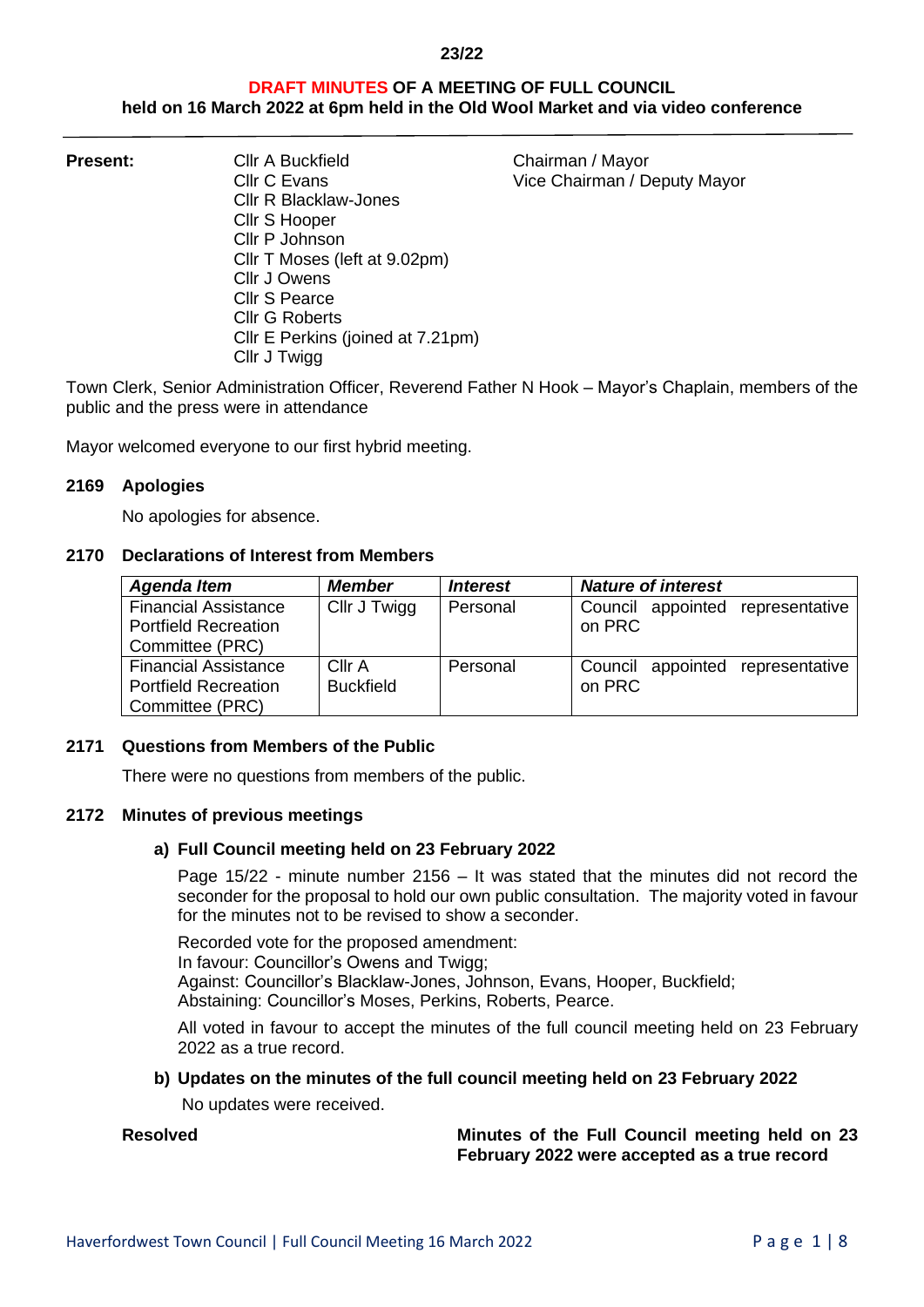## **2173 Mayor's correspondence and updates**

Mayor had:

- Attended and been interviewed as part of the "Save Withybush" campaign.
- Attended the St. David's Day Parade, which was well supported by the schools with superb entertainment that was funded by Council.
- Officially opened a furniture shop in Bridge Street during the St. David's Day Parade.
- Attended a meeting regarding Haverfordwest Town Museum, of which an update will be provided later.
- Met with members of the Haverfordwest Racecourse (Public Park) Trust and will provide an update later.
- Attended the official opening of the burgage plots at Haverfordwest Castle with the Sheriff by invitation of Pembrokeshire County Council.
- Will be attending a meeting about murals and will provide an update from the meeting at a later date.
- Attended meetings of Haverfordwest Town Team and the Cleddau Reaches Project.
- Attended as an individual the public consultation led by Councillor Twigg and Cllr Owens.
- Requests for the details of the Officers diaries. The Sheriff had attended 8 out of 9 events. The Deputy Mayor had attended the Scouts Award Ceremony.

# **2174 Planning Applications**

| <b>Ref No: 21/0715/PA</b> | Proposal: Variation of condition 2 (approved plans) & removal<br>of condition 3 (holiday occupancy) of planning permission<br>17/0066/PA |
|---------------------------|------------------------------------------------------------------------------------------------------------------------------------------|
| <b>Portfield Ward</b>     | 209 Haven Road, Haverfordwest, Pembrokeshire SA61 1DQ                                                                                    |
| <b>Resolved:</b>          | <b>Support</b>                                                                                                                           |

| Ref No: 21/0987/PA | Proposal: Substitute 8 "beadnell" dwellings with 4 "barton"<br>dwellings associated with planning permission 18/1008/PA        |
|--------------------|--------------------------------------------------------------------------------------------------------------------------------|
| <b>Priory Ward</b> | Land south of Scarrowscant Lane, Haverfordwest                                                                                 |
| <b>Resolved:</b>   | Object, on the grounds that there is already a shortage of<br>affordable housing stock<br>CIIr J Twigg abstained from the vote |

| <b>Ref No: 21/1003/PA</b> | Proposal: Change of use of the three upper floors of the  |
|---------------------------|-----------------------------------------------------------|
|                           | property into three one-bedroom apartments                |
| Castle Ward               | 15 Victoria Place, Haverfordwest, Pembrokeshire, SA61 2JX |
| <b>Resolved:</b>          | <b>Support</b>                                            |
|                           | Note with regret, that parking needs to be part of the    |
|                           | provision                                                 |

| <b>Ref No: 21/1024/LB</b> | Proposal: Change of use of the three upper floors of the  |
|---------------------------|-----------------------------------------------------------|
|                           | property into three one-bedroom apartments                |
| Castle Ward               | 15 Victoria Place, Haverfordwest, Pembrokeshire, SA61 2JX |
| <b>Resolved:</b>          | <b>Support</b>                                            |

| <b>Ref No: 21/1031/PA</b> | Proposal: Proposed reablement centre and assisted living         |
|---------------------------|------------------------------------------------------------------|
|                           | facility, including 25 apartments (20 x 1 bed and 5 x 2 bed) and |
|                           | associated infrastructure and landscape works                    |
| Castle and Priory Ward    | Site of Haverfordia House, Winch Lane, Haverfordwest, SA61       |
|                           | 2DN                                                              |
| <b>Resolved:</b>          | <b>Support</b>                                                   |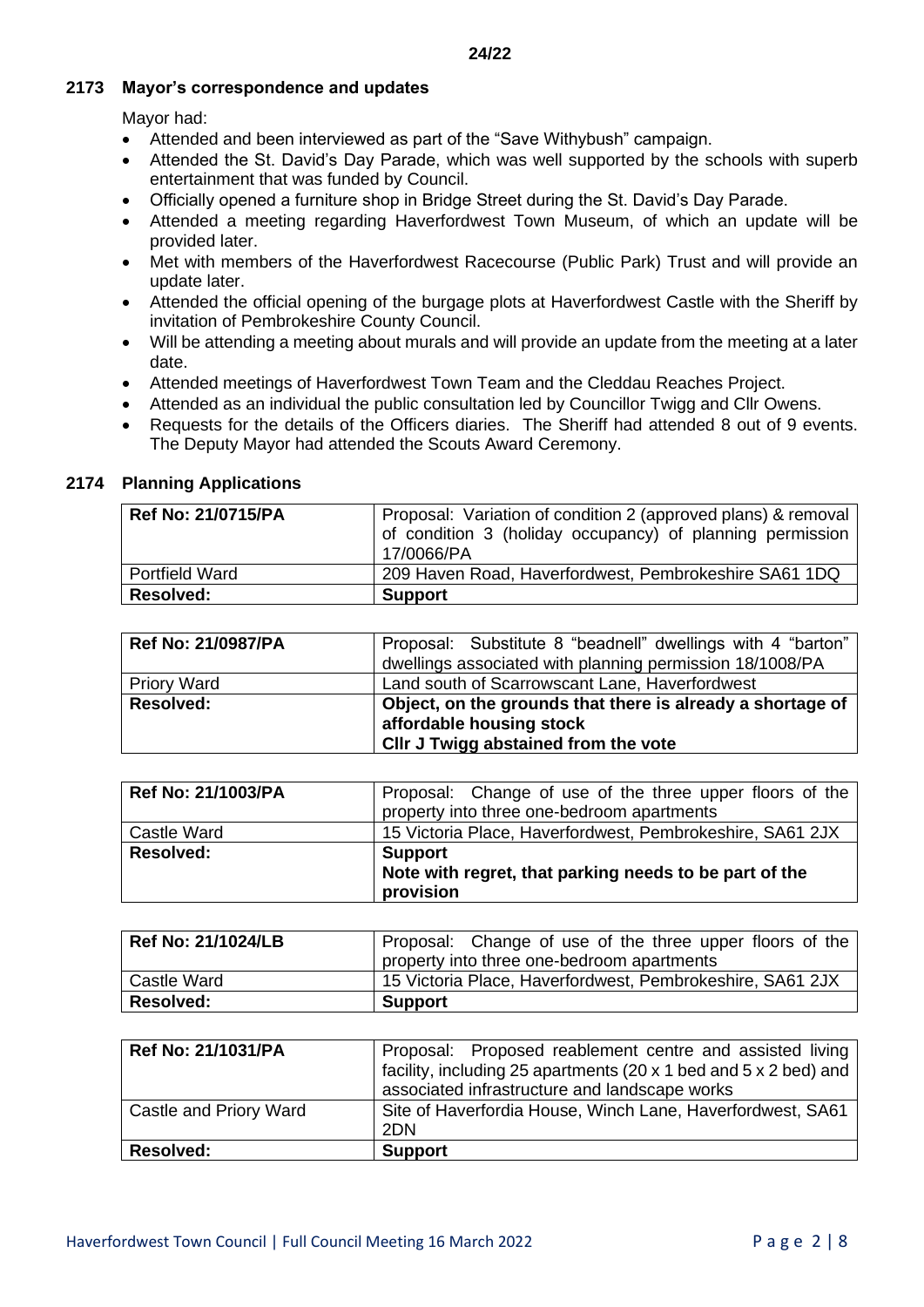| <b>Ref No: 21/1096/PA</b> | Proposal: Internal alterations including conversion of existing |
|---------------------------|-----------------------------------------------------------------|
|                           | garage into lounge and to move existing driveway entrance       |
| <b>Portfield Ward</b>     | Broughton, Dale Road, Haverfordwest, SA61 1HZ                   |
| <b>Resolved:</b>          | <b>Support</b>                                                  |

| <b>Ref No: 21/1135/PA</b> | Proposal: Single storey extension to front elevation |
|---------------------------|------------------------------------------------------|
| <b>Priory Ward</b>        | 3 Windsor Way, Haverfordwest SA61 1TT                |
| <b>Resolved:</b>          | <b>Support</b>                                       |

| <b>Ref No: 21/0937/PA</b>                          | Proposal: Retrospective application for a replacement shed |
|----------------------------------------------------|------------------------------------------------------------|
| Prendergast Ward                                   | 50 Heritage Gate, Haverfordwest, Pembrokeshire, SA61 2RF   |
| <b>Notification of Planning</b><br><b>Decision</b> | Conditionally approved on 4 March 2022                     |

| <b>Ref No: 21/0977/PA</b>       | Proposal: Erection of a single detached dwelling with integral |
|---------------------------------|----------------------------------------------------------------|
|                                 | garage                                                         |
| <b>Priory Ward</b>              | Plot 12, Nether Edge Drive, Scarrowscant Lane,                 |
|                                 | Haverfordwest, SA61 1ED                                        |
| <b>Notification of Planning</b> | Proposal was withdrawn                                         |
| <b>Decision</b>                 |                                                                |

| <b>Ref No: 21/1106/PA</b> | Proposal: Variation of Conditions 1 (hours of delivery) and 2<br>(Delivery and Service Yard Management Plan) for planning<br>permission 14/1056/PA |
|---------------------------|----------------------------------------------------------------------------------------------------------------------------------------------------|
| <b>Portfield Ward</b>     | Tesco Stores Ltd, Haverfordwest, Pembrokeshire, SA61 1BU                                                                                           |
| <b>Resolved</b>           | Object, on grounds of noise pollution and public<br>disturbance                                                                                    |

| <b>Ref No: 21/1224/PA</b> | Proposal: Erection of a single detached dwelling |
|---------------------------|--------------------------------------------------|
| <b>Priory Ward</b>        | Plot 12, Nether Edge Drive, Scarrowscant Lane,   |
|                           | Haverfordwest, Pembrokeshire SA61 1ED            |
| <b>Resolved</b>           | <b>Support</b>                                   |

| <b>Ref No: 21/1181/PA</b> | Proposal: Two storey side extension and detached garage |
|---------------------------|---------------------------------------------------------|
| <b>Priory Ward</b>        | 29 Maple Avenue, Haverfordwest, Pembrokeshire SA61 1EF  |
| <b>Resolved</b>           | <b>Support</b>                                          |

| <b>Ref No: 21/1158/PA</b> | Proposal: Replacement single storey extension to rear of 18 |
|---------------------------|-------------------------------------------------------------|
|                           | Ruther Park                                                 |
| <b>Portfield Ward</b>     | 18 Ruther Park, Haverfordwest, Pembrokeshire SA61 1DH       |
| <b>Resolved</b>           | <b>Support</b>                                              |

| <b>Ref No: 21/1191/PA</b> | Proposal: Single storey extension and replace boundary wall |
|---------------------------|-------------------------------------------------------------|
| <b>Priory Ward</b>        | 1 Byron Road, Haverfordwest, Pembrokeshire SA61 1RQ         |
| Resolved                  | <b>Support</b>                                              |

# **2175 Committee Minutes**

The following minutes were submitted: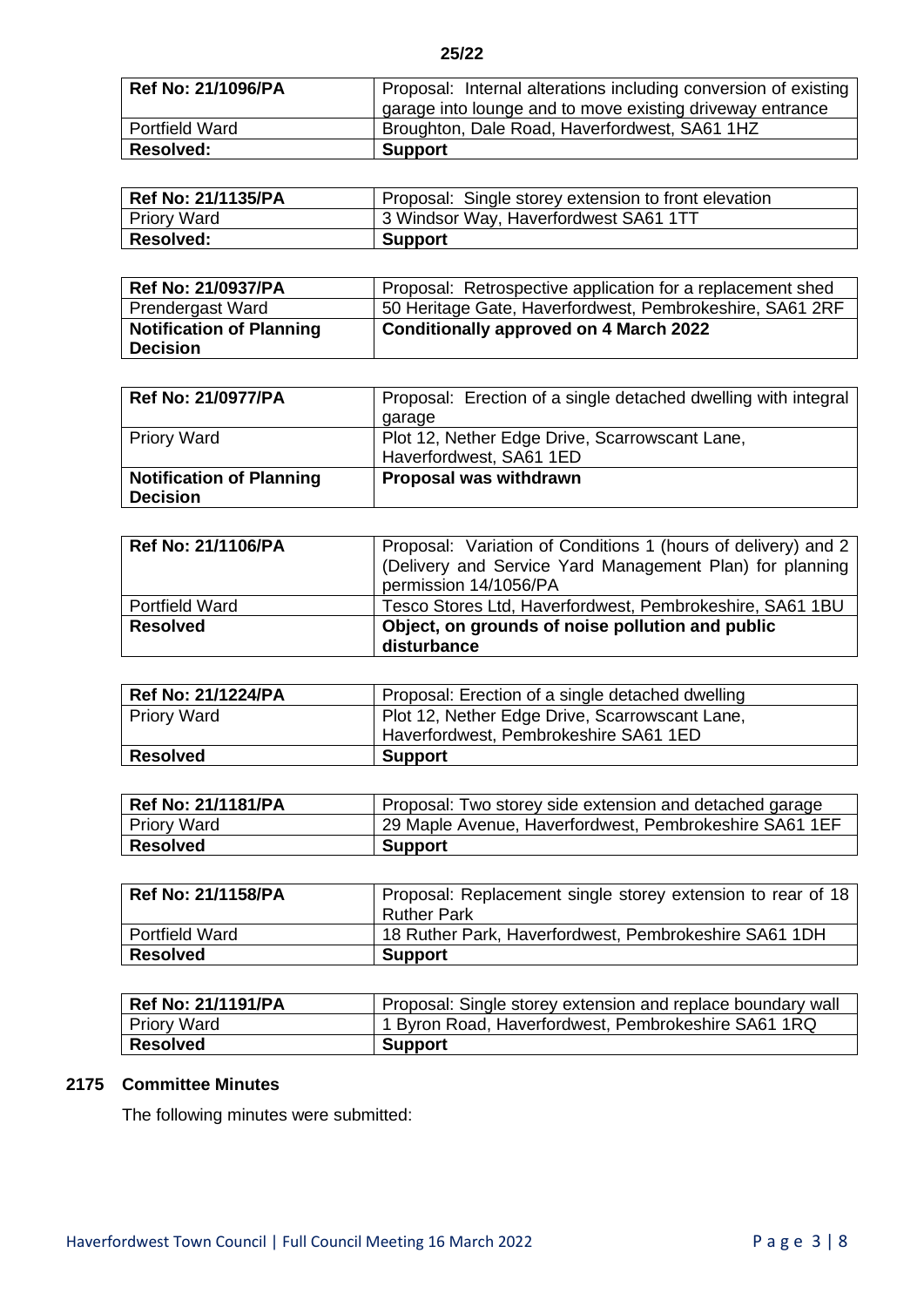| a) Minutes of the meeting of the Management, Estates and Strategy Committee |
|-----------------------------------------------------------------------------|
| held on Tuesday 1 March 2022 at 6pm via video conference                    |

| <b>Present</b>  | <b>Cllr G Roberts</b><br><b>CIIr R Blacklaw-Jones</b><br><b>CIIr A Buckfield</b><br>Cllr C Evans<br>Cllr P Johnson<br><b>CIIr T Moses</b> | <b>MES Committee Chairman</b><br><b>MES Committee Vice Chairman</b><br>Chairman of Council / Mayor - Ex-officio<br>Deputy Mayor |
|-----------------|-------------------------------------------------------------------------------------------------------------------------------------------|---------------------------------------------------------------------------------------------------------------------------------|
|                 | Cllr J Twigg                                                                                                                              |                                                                                                                                 |
| <b>Observer</b> | Cllr J Owens                                                                                                                              |                                                                                                                                 |

Town Clerk was in attendance

## **Declarations of interest from Members**

Cllr S Pearce

| Agenda Item     | <b>Member</b> | <i><u><b>Interest</b></u></i> | <b>Nature of interest</b> |
|-----------------|---------------|-------------------------------|---------------------------|
| No declarations |               |                               |                           |
| made            |               |                               |                           |

## **Report of last meeting**

Hybrid Meetings: If possible, the new equipment will be used for the next meeting of council.

Queen's Platinum Jubilee Celebrations: The owners of St Thomas' Church have agreed for the beacon to lit from the tower.

Community Garden: The garden will be created from funding. Council agreed to pay the lease costs of £250 per annum for the five-year lease period and the Solicitors costs for both parties.

## **2021/2022 Action Plans**

## **Cemeteries:**

Upper Prendergast: Contractor has completed the cutting back of the hedges.

St Martins: No update.

Lower Prendergast: The tender is being drafted for the third and final stage of the boundary wall for issue in due course.

**Christmas Lights sub-committee**: The budget includes the contract for the maintenance of the infrastructure and installation of the display, along with the festive lighting. There is a budget for the switch on event too. It was proposed that Council holds a public engagement event to consider what they want with Christmas lights. There was no seconder.

It was proposed for Christmas lights to be reviewed, as with other elements of Council, by a planned approach through a communication and engagement strategy. A recorded vote was taken as requested. Voting in favour: Councillors Moses, Evans, Blacklaw-Jones, Johnson, Roberts. Voting against: Councillor Twigg.

Abstaining from the vote: Councillor Buckfield.

**Community Garden:** We have submitted the permission to start and payment request to the Grant Funder. The funds should be released next week. The Task and Finish Group need to meet to consider creating a community-based steering group. There was a request for all Councillors to consider any other stakeholders who could be invited to join the steering group. Councillor Twigg wishes to sit on the group.

## **Events:** No updates.

**Picton Centre:** Solicitor has been instructed to draft the lease agreement. Mayor was pleased with the outcome; he was grateful to the Town Clerk and Pembrokeshire County Council Youth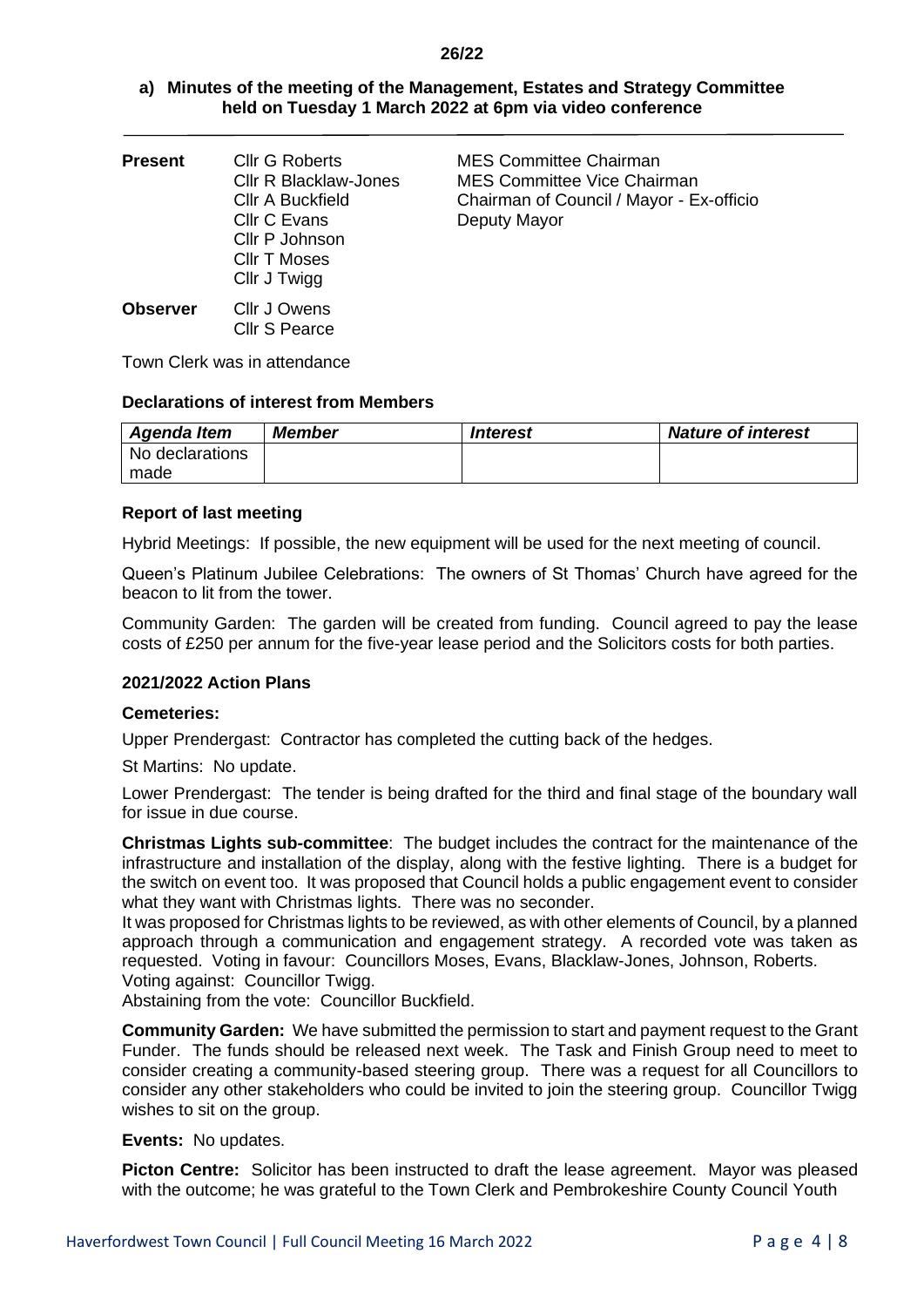Services Team and Regeneration Team for their work. Community use and parking needs to be considered in the future.

**Priory Saltings:** Willow planting has been completed. The community groups involved in the project and planting have been attending workshops. The trees and plants were provided through the Welsh Government Local Places for Nature funding, which all Councillors were invited to be involved with next weekend.

## **Sheriff's Project:** No update.

**Sports Pavilion:** Following the recent repairs, the user has been invoiced for the works completed. The users will be asked to return the keys if access continues.

### *Councillor Twigg left the meeting at 7.15pm*

Councillor Evans called Standing Orders Point of Order 7a against Councillor Twigg for his disorderly conduct towards the Town Clerk. This was accepted by the Chairman as being relevant.

**Youth Involvement Work:** The Mayor and Sheriff will be attending the official opening of the burgage plots next week, which will have representation from Welsh Government, Welsh Assembly and Pembrokeshire County Council. We were recognised for our involvement in the project.

### **Draft 2022/2023 Action Plans and Budget**

No revised plans have been submitted for review. Any variations to the draft plans will need to be considered as required throughout the year.

#### **Items for next agenda**

• No items for next agenda.

With no further business to consider, the meeting ended at 7.25pm.

Councillor Twigg proposed that the minutes record the Town Clerk asked for declarations of interest to be made as necessary, during discussions about the Sports Pavilion. The majority voted in favour that the minutes were accurate with no amendment to be made.

**Resolved The minutes of the Management, Strategy and Estates Committee meeting held on 1 March 2022 were accepted as a true record**

## **b) Minutes of the meeting of the Personnel, Policy and Finance Committee held on Wednesday 2 March 2022 at 6pm via video conference**

| <b>Present</b>   | Cllr S Hooper<br>Cllr A Buckfield                      | <b>PPF Committee Chairman</b><br>Chairman of Council / Mayor - Ex-officio |
|------------------|--------------------------------------------------------|---------------------------------------------------------------------------|
| <b>Apologies</b> | <b>CIIr E Perkins</b><br>Cllr J Owens<br>Cllr S Pearce |                                                                           |
|                  | Town Clerk was in attendance                           |                                                                           |

The meeting was not quorate and was closed at 6.05pm.

**Resolved The minutes of Personnel, Policy and Finance Committee meeting held on 2 March 2022 were accepted as a true record**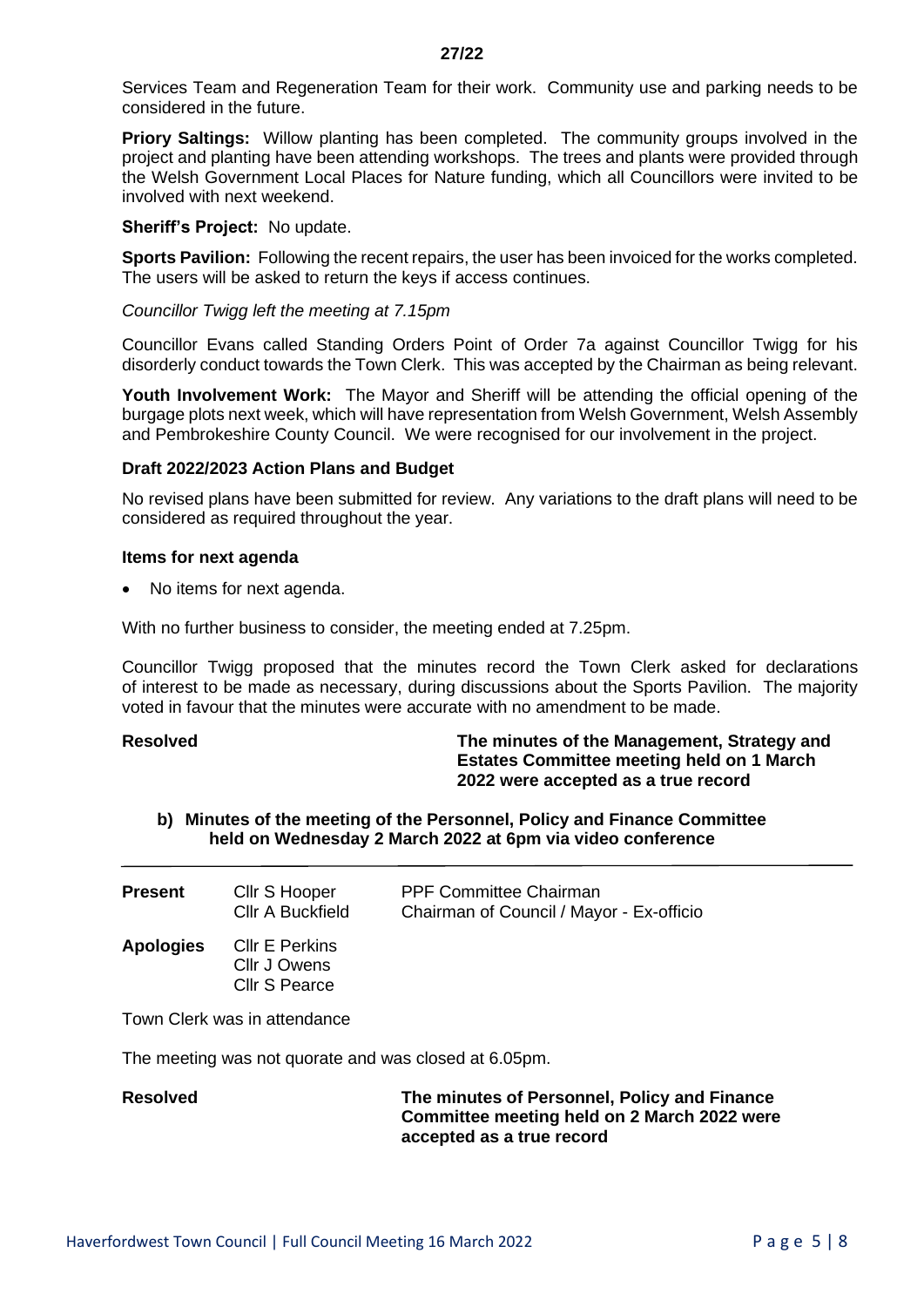## **2176 Nomination of Officers for the 2022 / 2023 Civic Year**

Mayor-Elect: There were no nominations.

Deputy Mayor-Elect: Proposed - Councillor J Owens Nominated by Councillor J Twigg Seconded by Councillor S Pearce

Majority voted in favour of a secret ballot. The majority voted against the appointment of Councillor Owens as Deputy Mayor-Elect.

Sheriff-Elect: Proposed - Councillor J Twigg, Nominated by Councillor J Owens Seconded by Councillor S Pearce

Majority voted in favour of a secret ballot. The majority voted against the appointment of Councillor Twigg as Sheriff-Elect.

**Resolved Councillor J Owens is not appointed as Deputy Mayor-Elect**

> **Councillor J Twigg is not appointed as Sheriff-Elect**

## **2177 Award of Merit and Young Laurels Award**

All voted in favour to accept the nominations received after the closing date.

All voted in favour to present the two nominees with the Award of Merit – Mr Jimmy Summers for his long-term service at Haverfordwest Railway Station; and jointly to Mr Geraint Williams and Ms Alison Turner for their services to Haverfordwest Skate Park Association.

All voted in favour to present the two nominees with the Young Laurels Award – Haverfordwest Ranger Unit for their ongoing commitment especially during the Covid-19 pandemic; and to Haverfordwest Youth Forum for the dedicated work they carry out to ensure the youth are heard.

**Resolved Accept the nominations received after the closing date**

> **Award of Merit is awarded to Mr Jimmy Summers and jointly to Mr Geraint Williams and Ms Alison Turner**

**Young Laurels Award is awarded to the Haverfordwest Ranger Unit and Haverfordwest Youth Forum**

## **2178 Terms of Reference for Committees, Sub-Committees and Task and Finish Groups – consider appointments**

No updates are to be made.

## **2179 Outside Bodies**

## **a) Consider appointments**

No appointments to be considered.

## **b) Updates**

Cleddau Reaches Project: An update of the last meeting was given. The land under the bridge from Priory Ruins to Priory Saltings is being considered for formalisation of the footpath and for funding. It is hoped the footpath will form part of the active travel route. Thanks were given to Peter Howe, Officer at Pembrokeshire County Council, for all his work on the project and in the town.

Dementia Friendly Haverfordwest: No Update.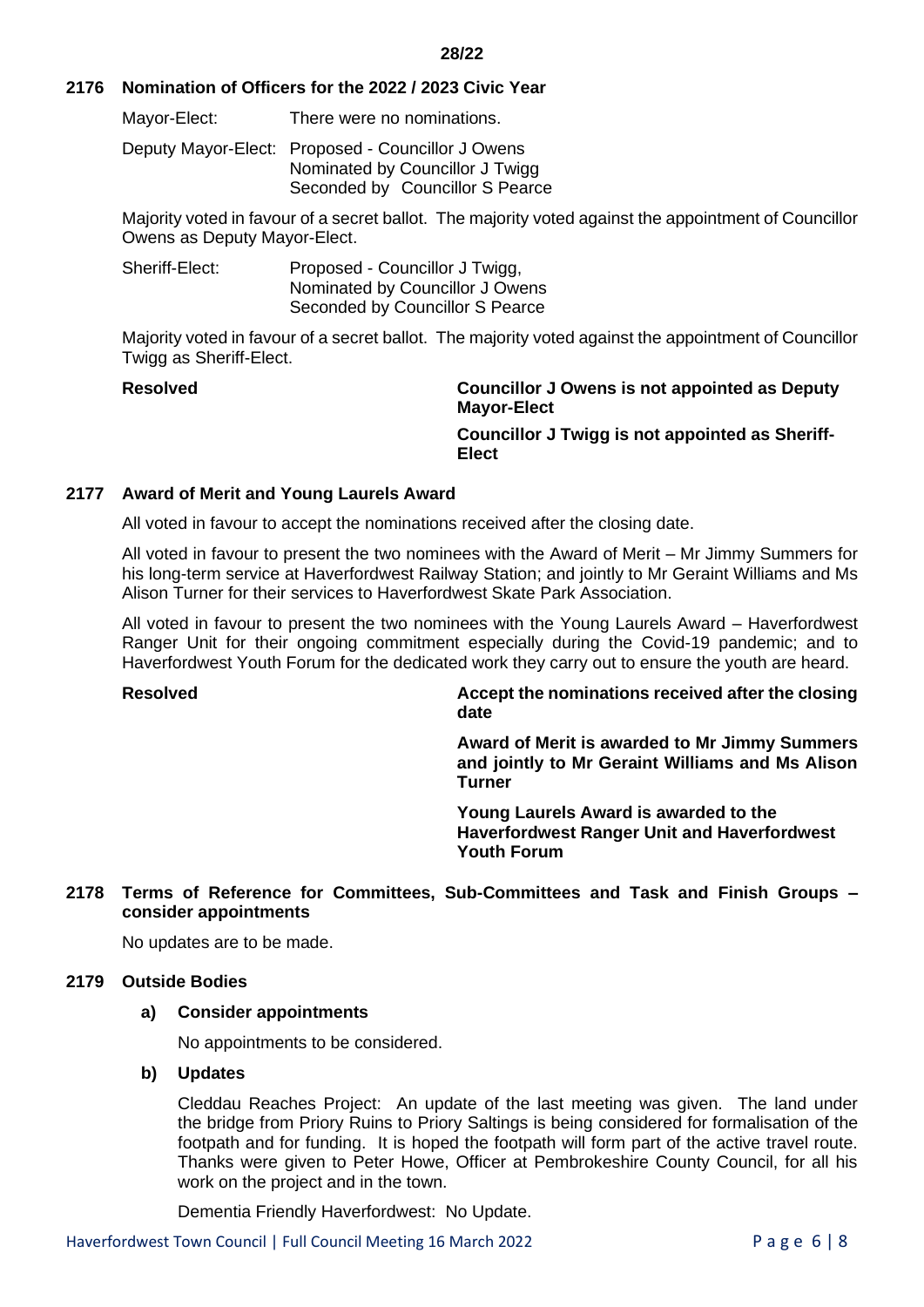Dyfed-Powys Police Problem Solving Group: No update.

Flagship Heritage Initiative: No update.

Garth Community: No update.

Haverfordwest Business Circle: No Update.

Haverfordwest Racecourse (Public Park) Trust: The trust has agreed to manage the tractor. They will review the Memorandum of Agreement and put forward any proposals for consideration by all relevant stakeholders.

Haverfordwest Skatepark Association: No update.

One Voice Wales Pembrokeshire Area Committee: No update.

Pembrokeshire County Council Working Better Together seminars: No update

Pembrokeshire County Council Governance and Audit Committee: Appointment of a representative will be considered in the future.

Portfield Recreation Committee: No update.

Sir John Perrot Trust: Meeting tomorrow.

Haverfordwest Town Museum: Item on the agenda later for discussion.

Town Team: Parking was considered. It was felt that a co-ordination group was needed for Haverfordwest to consider wider communication and engagement. A vote of thanks was given to George Allingham as the Chair and to Sinead Henehan, Officer at Pembrokeshire County Council, for her input.

Transition Haverfordwest: No updates.

Twinning Association: There have been discussions with Oberkirch about engagement with the youth. The website is in the process of being updated, with a request for Council to provide access to any photographs that can used. Two of the trees donated by Oberkirch have been removed due to vandalism and not taking to their surroundings. The tree located near the Sports Pavilion has been replaced and there are plans to replace the second tree in the Bridge Meadow Park.

William Vawer Trust: No updates.

Youth Forum: No updates.

## **2180 Our response provided to:**

## **a) Independent Remuneration Panel for Wales: annual report 2022 / 2023**

It was agreed that this document would be taken to the Personnel, Policy and Finance Committee for consideration.

## **2181 Applications for financial assistance**

a) Portfield Recreation Committee

It was felt that a Service Level Agreement would be a more appropriate way of supporting this organisation. The vote was in favour for the request to be considered at the next meeting of the Personnel, Policy and Finance Committee.

b) Welsh Air Ambulance

All voted in favour to not complete the grant assessment form. The vote was in favour to provide funding of £500 under the Local Government Act 2000 Section 2.

- c) Pure West Community and Youth Volunteer Group
	- i. Haverfordwest Santa Sleigh Run
	- ii. May Day Thank You Family Fun Day